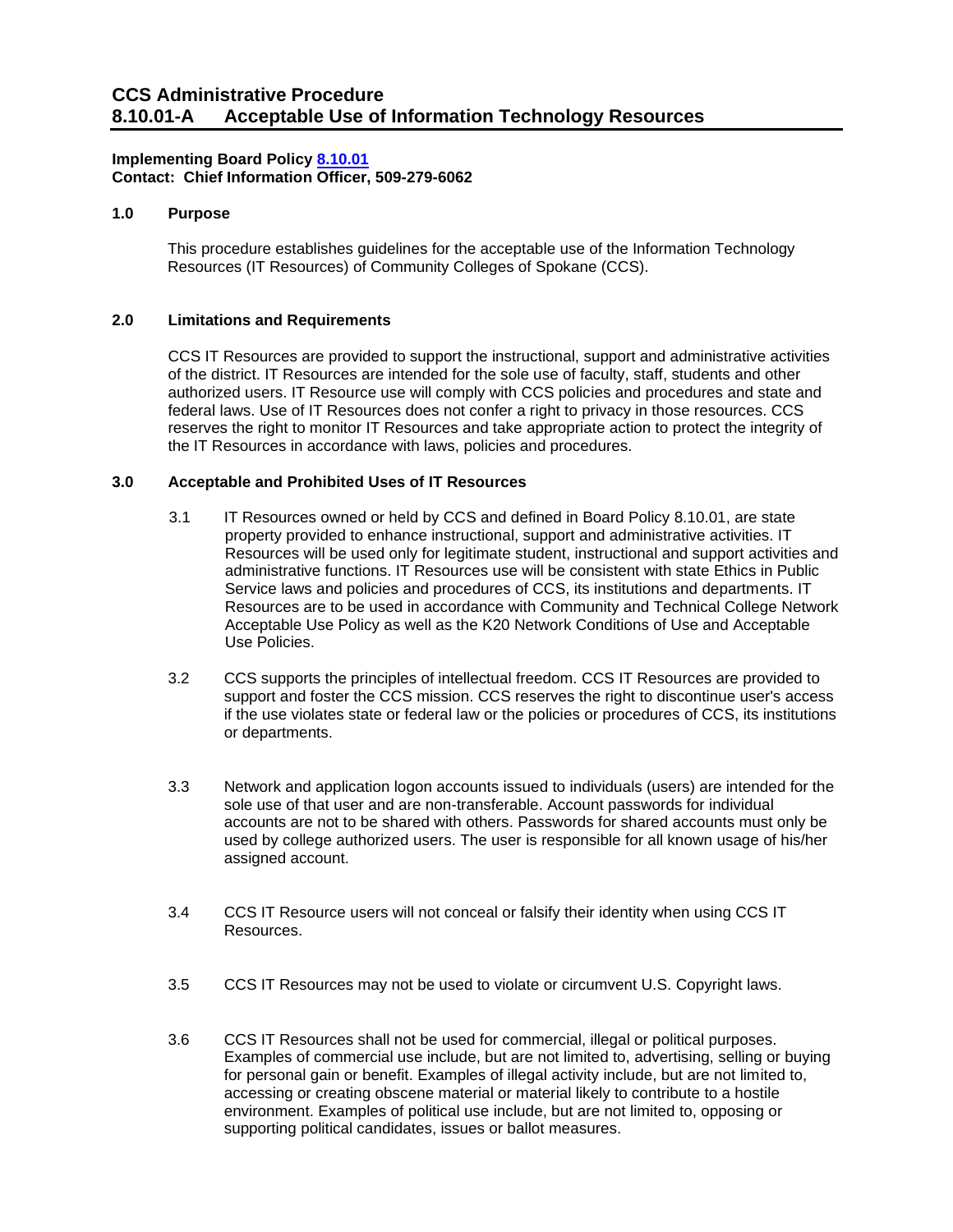- 3.7 The following types of activities are examples of CCS IT Resources use that are unethical and unacceptable and in some cases may violate state or federal law.
	- 3.7.1 Accessing another individual's account, private files, or e-mail without permission of the account user.
	- 3.7.2 Misrepresenting one's identity in electronic communication.
	- 3.7.3 Violating copyright and/or software agreements.
	- 3.7.4 Violating rules or codes set by services subscribed to by CCS.
	- 3.7.5 Using computing resources to threaten or harass others.
	- 3.7.6 Using the CCS IT Resources for non-college work, including but not limited to commercial or profit-making purposes without written authorization from the administration.
	- 3.7.7 Activities that are not CCS mission related that unnecessarily use network bandwidth or storage, including but not limited to audio or video broadcasts and the downloading or sharing of data, music or videos.
	- 3.7.8 Faculty and staff use of e-mail, the Internet or telephone for personal purposes beyond de minimus use.
	- 3.7.9 Lobbying or engaging in political activity.
	- 3.7.10 Violating lab and network system procedures and protocols (e.g. limits on workstation usage).
	- 3.7.11 Intentionally and without authorization, crashing, accessing, altering, interfering with the operation of, or damaging or destroying all or part of any computer, computer system, computer network, computer software, computer program, or computer database of CCS or others.
	- 3.7.12 Installing unauthorized network services (e.g. web servers, FTP servers, Telnet server,)
	- 3.7.13 Tampering with systems or files in an attempt to hide activities.
	- 3.7.14 Attempting to circumvent, bypass or compromise security of CCS or others.
	- 3.7.15 Intentionally using or installing hacker tools, viruses or system misconfigurations (e.g. Trojan horses, backdoors, viruses or exploit programs) to any CCS IT Resource.
	- 3.7.16 Intentionally or knowingly and without authorization, giving or publishing a password, identifying code, personal identification number or other confidential information about a computer, computer system, computer network or database.
	- 3.7.17 Intentionally and with intent to defraud, accessing protected IT Resources without authorization, or exceeding authorized access and by means of such access further fraud and obtains anything of value.
	- 3.7.18 Downloading unsupported programs which impair the security and integrity of IT Resources.